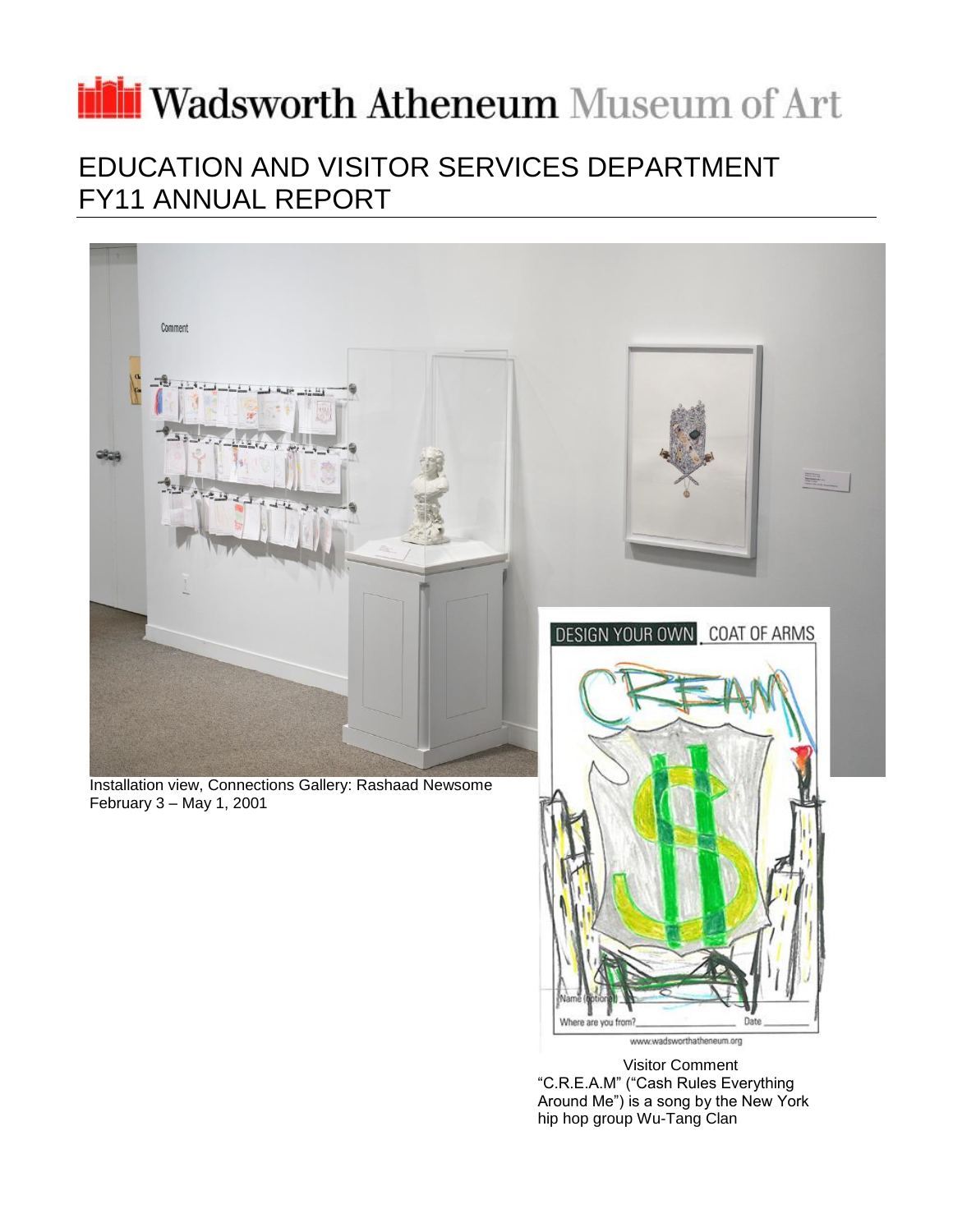## **Annual Museum Attendance: 101,691<sup>1</sup>**

Education Program Attendance: 37,189 (36.6% of total attendance)

## **PUBLIC PROGRAMS**

## **Lectures**

5 programs / Attendance: 869

- Lecture "A Tale of Two Modernisms" in conjunction with *American Moderns on Paper* by Carol Troyen, Curator Emerita of American Paintings at the Museum of Fine Arts, Boston 10/14 (92);
- Docent Memorial Lecture by artist Pepón Osorio 10/28 (66)
- Lecture "Drawing Distinctions" in conjunction with *American Moderns on Paper* by Robert Storr, Dean of the Yale University School of Art 11/9 (184)
- Lecture "Monet's Water Lilies: An Artist's Obsession" by Monet scholar Charles Stuckey 3/31 (240)
- Emily Hall Tremaine Lecture in Contemporary Art by the artist William Wegman 4/14 (287)

## **Sunday Serenades**

3 programs / Attendance: 580

Chamber music series presented in collaboration with the Hartford Symphony Orchestra under the Artistic Direction of HSO Concertmaster Leonid Sigal.

- Music to accompany *American Moderns on Paper* featuring Carter, Bartók, Copland and Stravinsky 10/24 (136)
- Music to accompany *Monet's Water Lilies* featuring Debussy and Fauré 2/20 (234)
- Music highlighting Latin works influenced by the French tradition, *From Paris to Buenos Aires,* with works by Piazzolla and Ginastera 4/10 (210)

## **Gallery Talks**

8 tours / Attendance: 327

- Patricia Hickson on *Sol LeWitt* 7/16 (42)
- Alyce Englund on *Sleek and Sturdy: Modern Furniture in the Collection* 8/20 (18)
- Lynne Bassett on *The Upholstered Woman* 11/12 (17)
- Elizabeth Kornhauser on *Celebrating Paper* in conjunction with *American Moderns on Paper* 11/26 (80)
- Gene Gaddis on *Modern and Romantic Watercolors* in conjunction with *American Moderns on Paper* 12/17 (54)
- Alona Cooper Wilson on *Artistic Evolution* in conjunction with *David Driskell* 1/28 (10)
- Andrea Miller-Keller on *Sol LeWitt's Wall Drawings*, followed by film screening 3/17 (50)
- Eric Zafran on *Observing Monet's Obsession* 5/13 (56)
- $\bullet$

## **Art in Focus**

61 tours / Attendance: 539

20 minute, docent-led discussion on one work of art on Thursdays and Free Family Saturdays at 12noon. Monthly themes included: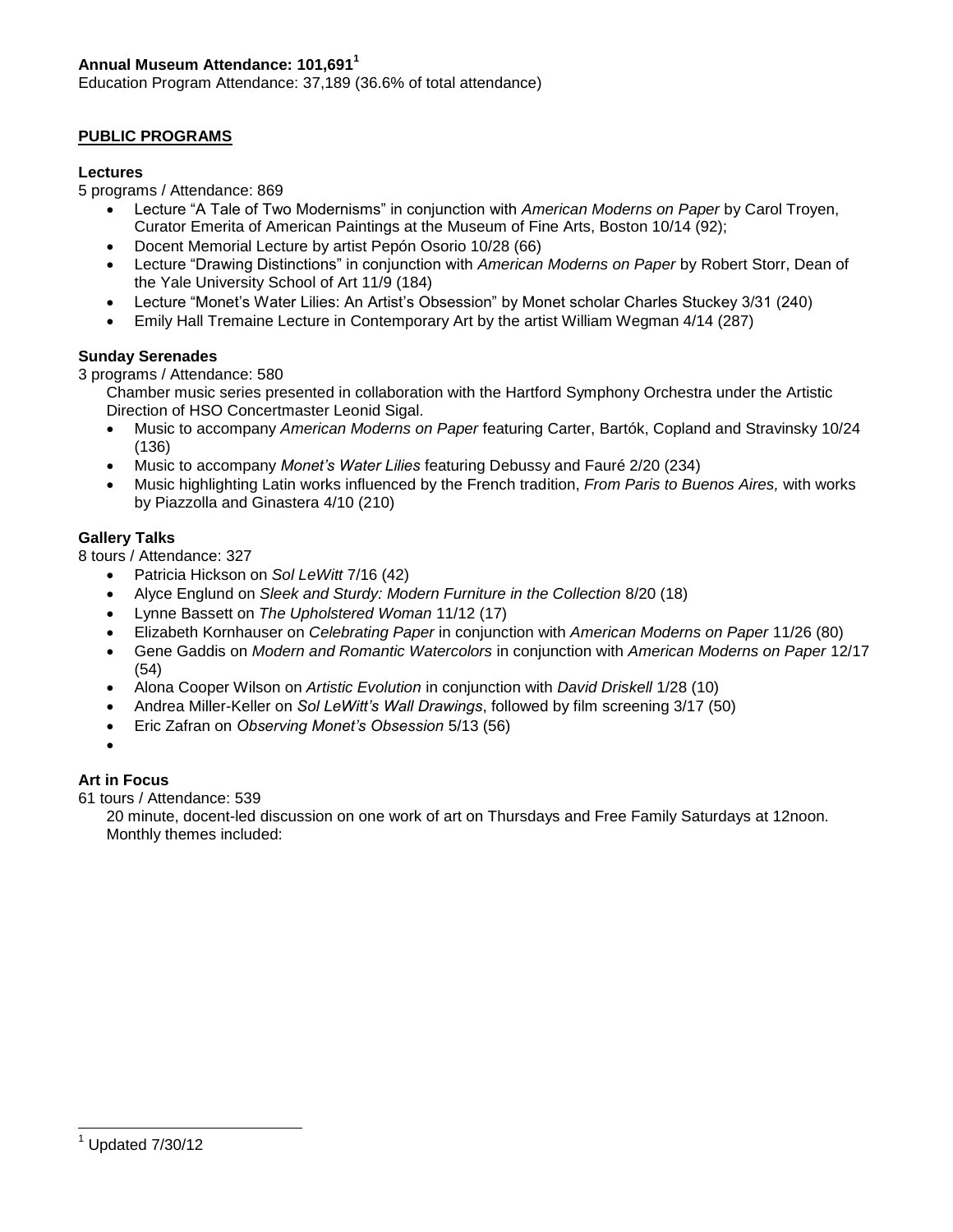- Looking at Line in July (32)
- Jazz-Inspired in August (30)
- Get Surreal in September (36)
- Rites of Passage in October (29)
- *American Moderns on Paper* in November and December (125)

## **Artful Opportunities**

- Faces in January (22)
- Status Symbols in February (46)
- Monet and Impressionism in March (89)
- Flowers and Foliage in April (48)
- $\bullet$  Big Pictures in May (42)
- Tales and Tails in June (40
- 3 programs / Attendance: 75 (limited enrollment/\$) Artful Tea: Frame Style, in conjunction with *American Moderns on Paper*. Associate Curator Erin Monroe and Frame Conservator Zenon Gansziniec led a tour examining modernist frames, their evolution, and
	- distinct styles. Program included visit to conservation lab 1/5 (23) Artful Eve: Water and Wine, in conjunction with *Monet's Water Lilies*. Director Judith Wechsler introduced her film *Monet's Water Lilies* after wine and hors d'oeuvres 5/19 (40)
	- Artist's Table: with MATRIX 171 artist Rashaad Newsome. Rashaad Newsome discussed his work in the galleries and then joined participants for lunch 3/25 (12)

## **Drawing in the Galleries: Watercolor and Pastel on Paper**

October 15-November 12, Fridays / Attendance: 65 (limited enrollment/\$)

13 participants sketched from original works in *American Moderns on Paper* with Jeremiah Patterson from the Hartford Art School, then added watercolor and pastel in the art studio during this 5 week class.

## **Phoenix Art After Hours: First Thursdays**

Education led activities, connecting people and art included:

- *Cirque du Wadsworth* art activity about "fantasy" in art 7/1
- *Rise Up!*  art activity about "turbulent" art works 8/5
- *Matrix 160: Kim Schoenstadt* architecture themed art activity and a Small Talk by the artist 10/7
- *Passion for Paper* origami and paper-backed magnets and a Small Talk by Erin Monroe 11/4
- *Festival of Trees and Traditions* "ugly Christmas sweater" inspired t-shirt making 12/3
- *Fire and Ice* lanterns from natural and everyday materials 1/6
- *MATRIX 161/Rashaad Newsome* creating coat of arms and a Small Talk by the artist 2/3
- *Paris Café* water lily votives and tours of the Monet exhibition 3/3
- *Fiesta!* interactive art activity with artist Balam Soto 4/7
- *Hartford Carnivale* Brazilian instruments out of everyday objects 5/5
- *MATRIX 162/Shaun Gladwell* metal embellished bracelets and a Small Talk by the artist 6/2

## **International Museum Day**

May 18 / Attendance: 190

The Wadsworth joined museums around the world in offering free admission to all visitors in celebration of the important role museums play in the development of society.

## **Guide by Cell**

Number of unique visitors: 4,088 Number of prompts heard: 13,963

Average # prompts heard by unique visitors: 4.5

Exhibitions featured: *Connections Gallery: Pepón Osorio, American Moderns on Paper, Connections Gallery*: *Rashaad Newsome* and *Monet's Water Lillies.*

## **Adult Tours**

Attendance: 10,610

## **FAMILY PROGRAMS**

## **Free Family Saturdays**

10 programs / Attendance: 4,741

Free Family Saturdays, held once a month from 10am to 1pm, feature artist-led hands-on projects, storytelling, live music, exhibition tours, art making demonstrations, dance performances, films, *Eyes on Art* Family Tour,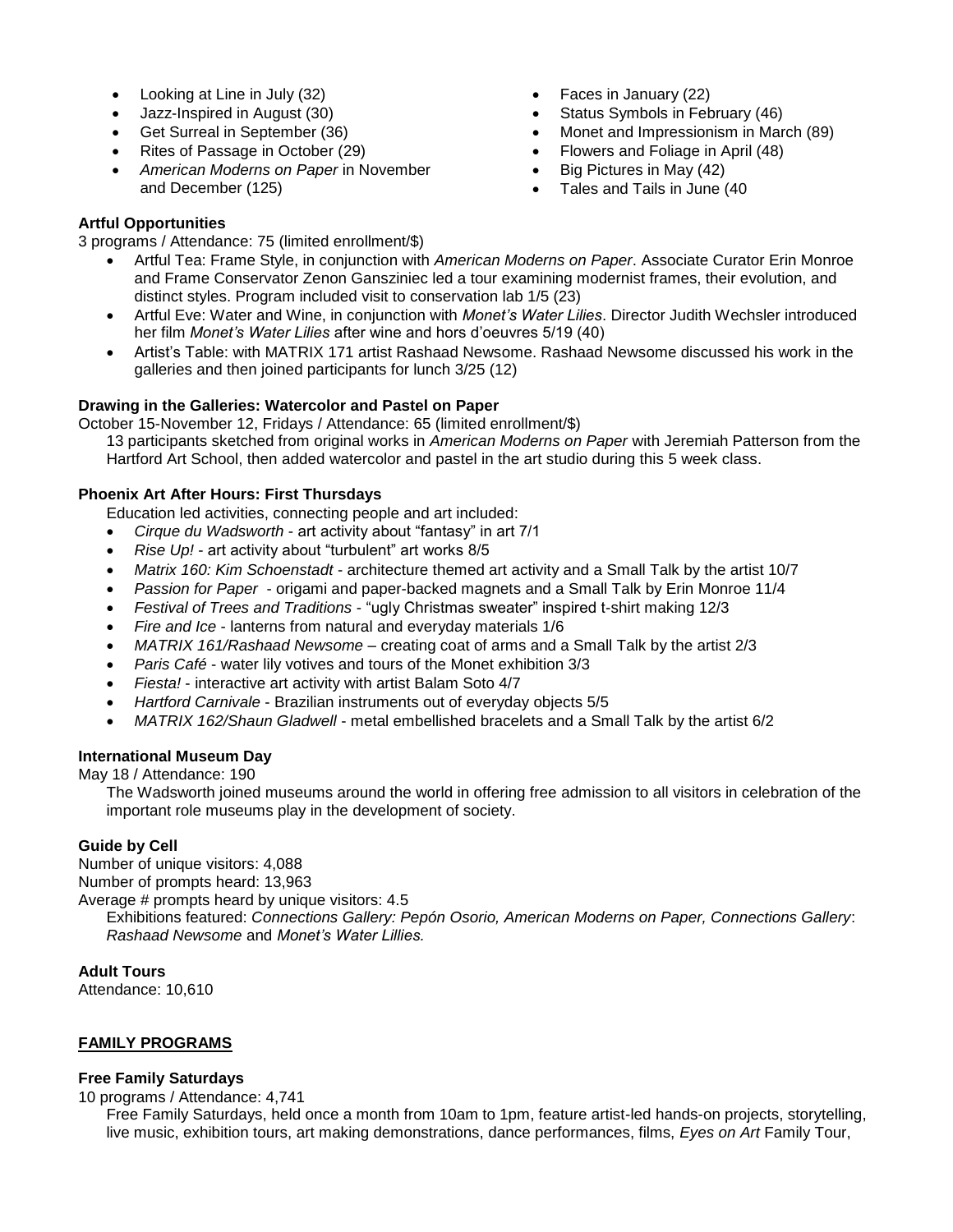*ABCs: Art, Books, Connections* Tour, *Ask About Art* and *Art in Focus*. Program themes respond to special exhibitions and the permanent collections:

- Shape, Line and Color 7/31 (295)
- Hot Summer Jazz 8/28 (305)
- Get Surreal 9/25 (218)
- City Dreams 11/27 (383)
- Face to Face 1/29 (266)
- $\bullet$  Hip Hop Morning 2/26 (728)
- Mad for Monet 3/26 (1,036)
- Flower Power 3/30 (624)
- Big Picture Show 5/28 (432)
- Tales and Tails with artist William Wegman 6/25 (454)

*I loved the cityscape stuff…. My husband and I rarely do art together and we did this together. I can't say how much I enjoyed that! – Visitor at November City Dreams (Survey Monkey)*

## **Boxing Day**, December 26

December 25 the museum was closed for Christmas day. In celebration of Boxing Day, visitors received a special gift of *Art in a Box*, a package of art supplies for independent museum viewing. Approximately 30 boxes were distributed.

**Family Guide**, Sol LeWitt's *Whirls and Twirls* Bilingual in English and Spanish / 1,500 reprint based on demand. **Family Tours** – Docent-led tours offered during Last Saturdays for Families 30 tours / Attendance: 420

## **COMMUNITY PROGRAMS**

## **Summer Art Studio**

July 7-30, Wednesday-Friday / Attendance: 288

- **Summer Pre-collegiate Program**: Provided four \$2000 scholarships to the University of Hartford's Summer High School Visual Arts program covering tuition, materials, transportation and a weekly stipend. Program included visits to the Museum to draw in the galleries and participate in docent-guided tours.
- **Summer Community Studio**: Youth from six Hartford community organizations—Mi Casa, Guakia, Charter Oak Cultural Center, Our Piece of the Pie, Sphere Summer Program at Watkinson School and the Boys and Girls Club of Hartford—participated in docent-led tours of *Sol LeWitt: Hartford's Native Son*  and a related art-making activity with Hartford art teacher, Stuart Beckford. Free admission, tours and busing were offered to all groups.

**What did you learn from the Wadsworth Atheneum M useum of Art experience?**

- *I learned that different artists have different ways of expressing themselves through their art.*
- *I have never been to a Museum until now, and I loved the experience and everything I saw.*

– Summ er Community Studio participants

## **Community Days** (free admission 10am-5pm)

3 programs / Attendance: 3,123

**Hartford Inspires**, October 30 / Attendance: 804

Visitors explored all things Hartford with activities based on two exhibitions inspired by our city, *MATRIX 160: Kim Schoenstadt* and *Connections Gallery: Pepón Osorio*. Local artists Donald Boudreaux and Gabriella Campos Matteson facilitated 2 large-scale art-making activities, while four additional "Creation Stations" were placed in select galleries. There was a panel discussion of the impact of Pepón Osorio's En la barbería no se llora with the artist, Real Art Ways executive director Will K. Wilkins, city councilman Luis Cotto, and curator Andrea Miller-Keller. The following community groups performed in the theatre: Guakibom Jazz, Mariachi Trovadores de America and Bailarines de Danza Tradicionales Mexicanas, Negrura Peruana, Raices de Mi Casa, Somos Peru, and the Trinity Samba Ensemble. Tours, music by local talent, and a film rounded out the day's program.

 **Dream On!**, January 17 / Attendance: 1,282 Visitors honored Dr. Martin Luther King, Jr.'s legacy by exploring the theme "Dream On!" through artmaking activities, performances, storytelling, and Ask About Art docent stations. Dr. Raouf Mama, the 2008 National Multicultural Children's Book Award winner, enlivened the galleries with stories from his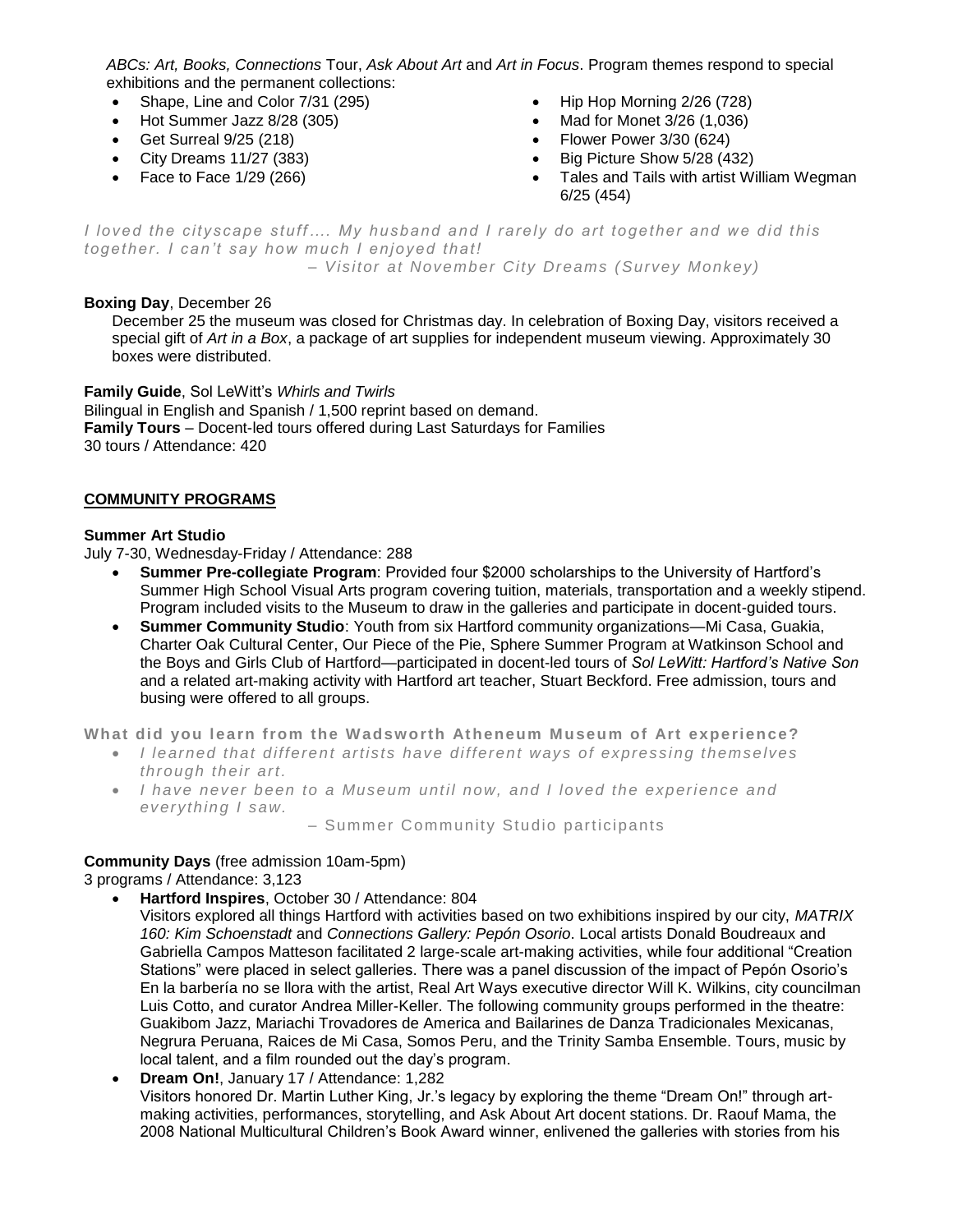native Benin. Two local gospel choirs—Lift Every Voice and Sing and The Teens of Praise Gospel Choir—performed in Avery Court. Programming was based in part on American Moderns and Evolution.

 **Creation Nation,** June 11 / Attendance: 1,037 Juneteenth celebration presented by The Amistad Center for Art & Culture. The community gathered together in celebration of African American art and culture through art, music, poetry, and literature. Art making activities included musical mobiles, graffiti art, sidewalk chalk drawing, and mask making. Visitors could drop in on a drum ensemble, hear the artist Khaiim Kelly's Rapoetry, participate in a capoeira workshop or talk to docents about special exhibitions *Evolution* and *Monet's Water Lillies.* Ann Rinaldi, author of *Come Juneteenth* had a book signing. A free shuttle provided transportation between the Mark Twain House and the Harriet Beecher Stowe Center.

## **First Night Hartford**

## December 31, 3-5pm / Attendance: 1,374

Visitors participated in one of two hands-on art projects: mask or wish banner-making. Odd Fellow's Playhouse Traveling Circus, an ensemble of circus-trained youth, performed in the theater from 3:15-4pm.

## **Charter Oak Cultural Center, Youth Arts Institute After-School collaboration**

7 tours / Attendance: 64

This program offered repeat museum visitation for Hartford elementary school students in the Youth Arts Institute after-school studio art program through seven docent-led visits. February 12 (12), February 26 (12), March 12 (8), March 26 (7), April 9 (10), May 7 (6), May 21 (9)

## **Connections Gallery**

3 installations

- *Pepón Osorio,* August 7, 2010 January 9, 2011 Comment Cards posted: 518 / 34% directly related to installation Organized by Real Art Ways in 1994, artist Pepón Osorio transformed a vacant store at 481 Park Street into an installation based on the traditional Latino barber shop. This exhibition looked back on the impact *En la barbería no se llora* had on Hartford.
- *Rashaad Newsome,* February 3 May 1, 2011 Comment Cards posted: 467 / 68% directly related to installation MATRIX 161 artist Rashaad Newsome selected works from the Wadsworth's collection based on their armorials or coats of arms. Heraldry is the art of designing coats of arms and uses various symbols to convey the identity and status of the object's owner. Newsome combines traditional symbols with current emblems of status like Louis Vuitton hats, gold rope chains, jewels and fur. Visitors created their own coat of arms.
- *Iona Rozeal Brown*, June 1 September 25, 2011 Features works from the permanent collection by Iona Rozeal Brown and Japanese prints by Bunchō and Utamaro.

## **Travelers "Bring Your Children to Work Day"**

April 28 / Attendance: 250

Education staff promoted the Museum's programs at this family-oriented event and distributed coloring book pages of Morgan Great Hall and the Wadsworth's façade with crayons.

## **TEACHER AND STUDENT PROGRAMS**

## **Teacher Programs**

7 programs / Attendance: 281

75 Evening for Educator participants received Continuing Education Units (CEUs)

- *Picturing Early America* teacher workshop conducted by Charlene Miller for the national Teacher Institute for K-12 educators organized by Salem State College and funded by the NEH 7/15 (28)
- *Evening for Educators – Teaching Resources: American Moderns* with a lecture on exhibit by Erin Monroe and on competing modernisms by Carol Troyen [25 teachers earned CEUs] 10/14 (56)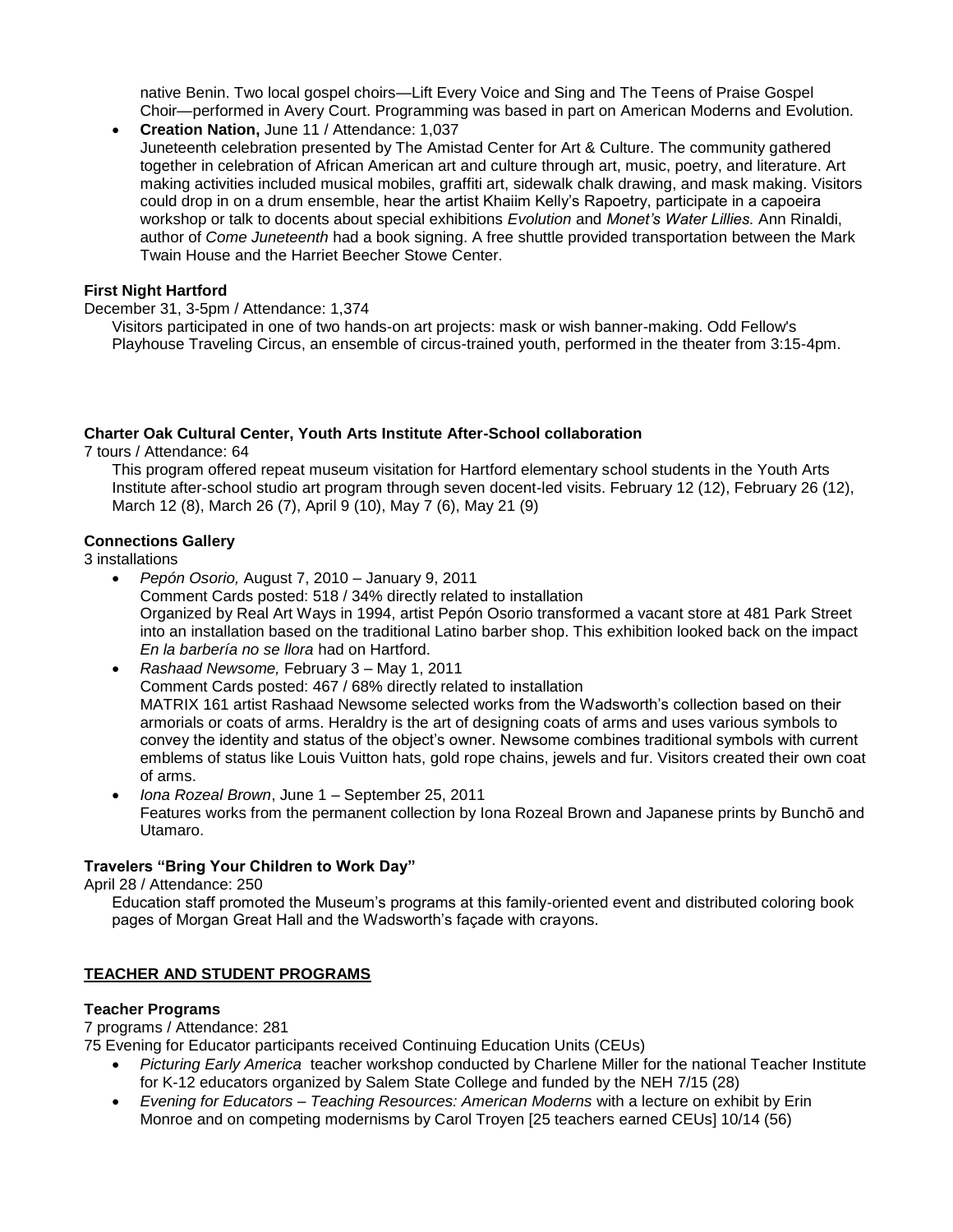- *Picturing Early America* workshop for the Bridgeport Education Department, part of an NEH-funded, multiyear professional development program for K-12 teachers 2/6 (16)
- Saint Joseph College Art and Writing teacher in-service 3/8 (5)
- *Evening for Educators - Teaching Resources: Monet and Impressionism* with a lecture on *Monet's Water Lilies* by curator Eric Zafran and on the historical context of Monet's work by Charles Stuckey [50 teachers earned CEUs] 3/31 (110)
- Hartford Public Schools Teacher Workshop on "Visual Thinking Strategies" 5/11 (12) and 5/23 (14)
- The Seedlings Teacher Collaborative Hartford panel discussion 6/28 (34) and in-service 6/30 (6)

## **Museum on the Move – School Outreach: 4th Grade Program**

8 schools / total students: 470

Fall 2010 / Spring 2011 partner schools: Noah Webster, Wish, Breakthrough II, Burr, Breakthrough Magnet, Simpson Waverly, Sanchez and Naylor

This four week outreach program uses the visual elements of the Museum's American art collection to promote state standards and integration of language and visual arts curriculum as part of the Hartford Performs initiative. Hartford Public Schools students participated in six activities, including two classroom lessons, two art classroom lessons, a docent classroom visit and a trip to the Museum for a docent-led tour. Lessons focus on providing students opportunities to use the Museum's collection as a catalyst for developing descriptive writing skills.

## **Hartford Youth Art Renaissance Exhibition**, May 7 - May 29

Awards Ceremony: May 21 / Attendance: 262

The 38th annual HYAR exhibition is a celebration of student artwork created by Hartford Public School students in pre-kindergarten through the twelfth grade. Approximately 150 works were displayed at both the museum and the Main Branch of the Hartford Public Library. Adjudication procedures preceded the exhibition and were held at the Museum. The Museum offered a scholarship to the HYAR portfolio award winner to attend the Hartford Art School's Summer High School Visual Arts program.

*My experience at the Hartford Art School was extremely amazing. I learned so much… (and)…it gave me the confidence I needed to … (apply) to art school… The Scholarship really helped because I know I wouldn't be attending this program without it… This program made me realize how much I love art and no matter what art will always be the direction I want to go in.*

- Marlena Garza, HYAR scholarship winner

## **Student Tours**  Attendance: 12,906

## What was the most memorable thing about your museum visit?

*Docent asked excellent open -ended questions. Children were engaged completely. They are still talking about the art they saw on their visit. Excellent experience -as usual! Thank you!* 

– Teacher, from 2010-2011 School Tour Evaluation Survey

## **UNIVERSITY PROGRAMS**

## **Internship Program**

36 interns from 21 universities in 9 departments volunteered approximately 6000 hours in the following departments: Registration, Education, Curatorial, Institutional Advancement, Public Relations and Marketing, Auerbach Art Library, Archives, The Amistad Center, and Museum Design.

## **University Reception**

November 9, 7-9pm / Attendance: 33

During this private reception following Robert Storr's lecture, university faculty received: *Rembrandt's People* catalogue; *Reunited Masterpieces* catalogue; a CD of images from *American Moderns* and the permanent collection; and the Museum's exhibition schedule for 2010-2011.

## **Rashaad Newsome at Hartford Art School**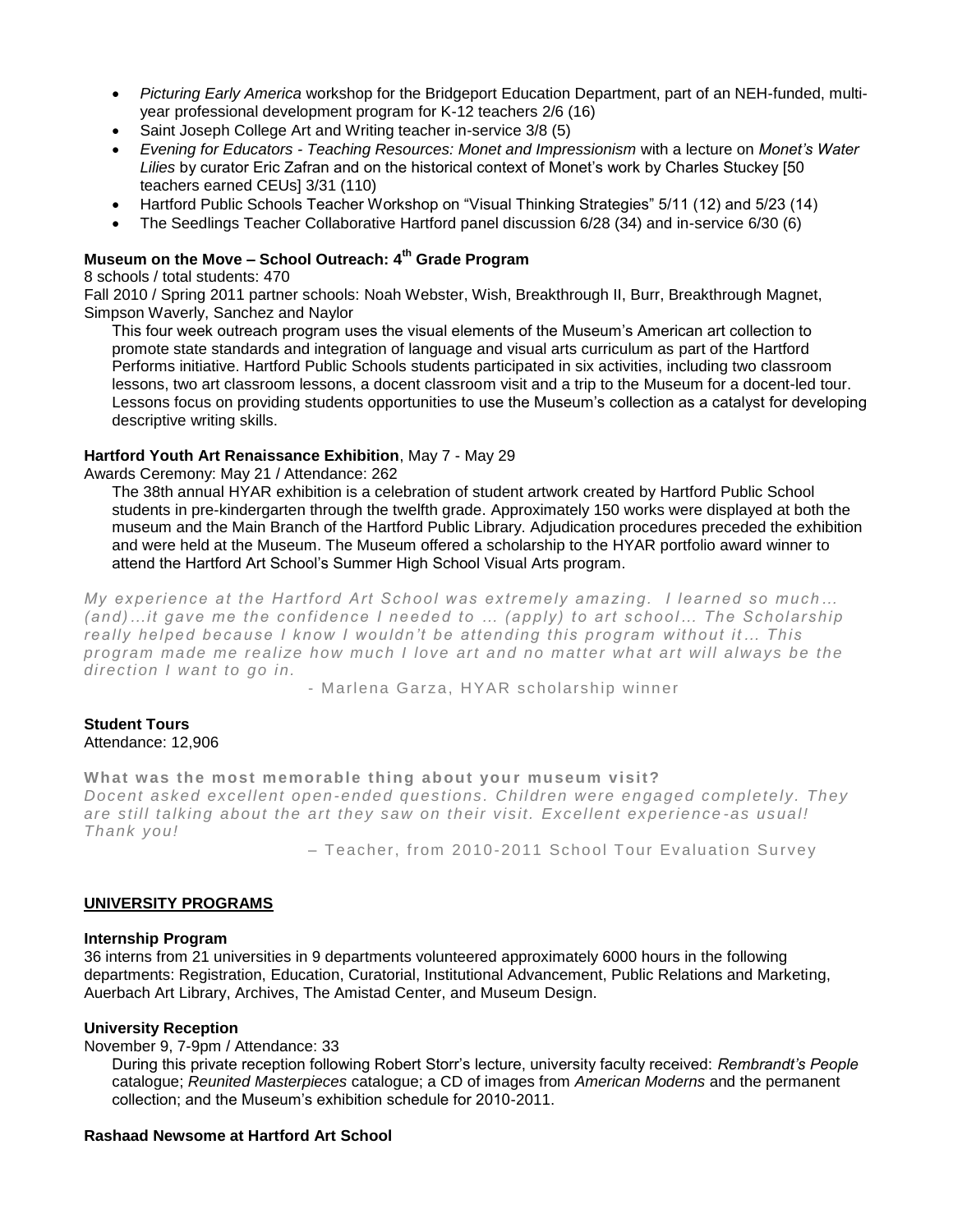March 24, 11:30-5pm – Lecture / Attendance: 33 and Student Critiques / Attendance: 6

In collaboration with the Hartford Art School, MATRIX artist Rashaad Newsome presented a lecture on his body of new media work to undergraduate students and participated in one on one critiques with select junior and senior-level painting students.

## **Capital Community College Hartford Heritage Project Workshop**

June 9, 9am-4pm / Attendance: 14

A National Endowment for the Humanities grant-funded project, the Hartford Heritage Project's mission is to assist CCC professors redesign and enhance their English 101 composition course curricula by introducing participants to the various cultural and historical resources in Hartford. The Wadsworth's workshop included a brief history of the Museum and tour of the Archives with Gene Gaddis; a tour of the galleries by Johanna Plummer; distribution of educational resources relating to the Connecticut and Hartford history found in the Museum's collection; and an orientation and research session in the Auerbach Library with John Teahan.

## **Catalogue Distribution**

Catalogue's for this fiscal year's special exhibitions, *American Moderns* and *Monet's Waterlilies*, were distributed to local university faculty and libraries.

## **University Tours**

Attendance: 805

## **DOCENT PROGRAM**

## **Docent Council**

105 docents volunteered more than 10,000 hours attending training, preparing for tours, attending to docent business and engaging 19,866 visitors in the galleries on guided tours and experiences.

## **Docent Training**

16 sessions / Attendance: 1,087

- *Connections Gallery: Pepón Osorio* with Johanna Plummer 9/21-22 (71)
- *American Moderns on Paper* with Elizabeth Kornhauser 9/28 (69)
- *MATRIX 160/Kim Schoenstadt* with Kim Schoenstadt and Patty Hickson 10/4-5 (73)
- Touring *American Moderns on Paper* with Charlene Shang Miller 10/18-19 (75)
- *Evolution: David Driskell (Part I)* with Alona Wilson 11/1-2 (79)
- 18<sup>th</sup> century American furniture with Alyce Englund) 1/10-11 (70)
- Touring issues and topics with Charlene Shang Miller 1/24-25 (60)
- Pop and Appropriations, *MATRIX 161/Rashaad Newsome* and Connections Gallery with Patricia Hickson and Johanna Plummer 2/7-8 (67)
- *Monet's Water Lilies* with Eric Zafran 2/14-15 (70)
- Monet and Impressionism with Charlene Shang Miller 2/28-3/1 (66)
- Asian art lecture with Tita Hyland, Trinity College 3/14-15 (63)
- David Driskell and Modernism with Adrienne Childs 3/21(57)
- A Focus on Three Paintings with Erin Monroe 4/11-12 (74)
- From 5 to grade 5 to 15 to 50 to families with Charlene Shang Miller 4/25-26 (64)
- Clothing in 18th-19th century American Art with Lynne Bassett 5/2-3 (60)
- Contemporary Art in Morgan Great Hall with Susan Talbott 5/16-17 (69)

## **Docent Holiday Lecture and Reception,** December 14

#### Attendance: 75

Eileen S. Pollack Docent Education Lecture by Hartford Art School professor Jeremiah Patterson.

## **Docent Business Meetings**

Fall Meeting – September 14 / Attendance: 77 Annual Meeting – May 31 / Attendance: 76 Board Retreat – June 6 / Attendance: 14

## **Docent Evaluation**

26 evaluations conducted